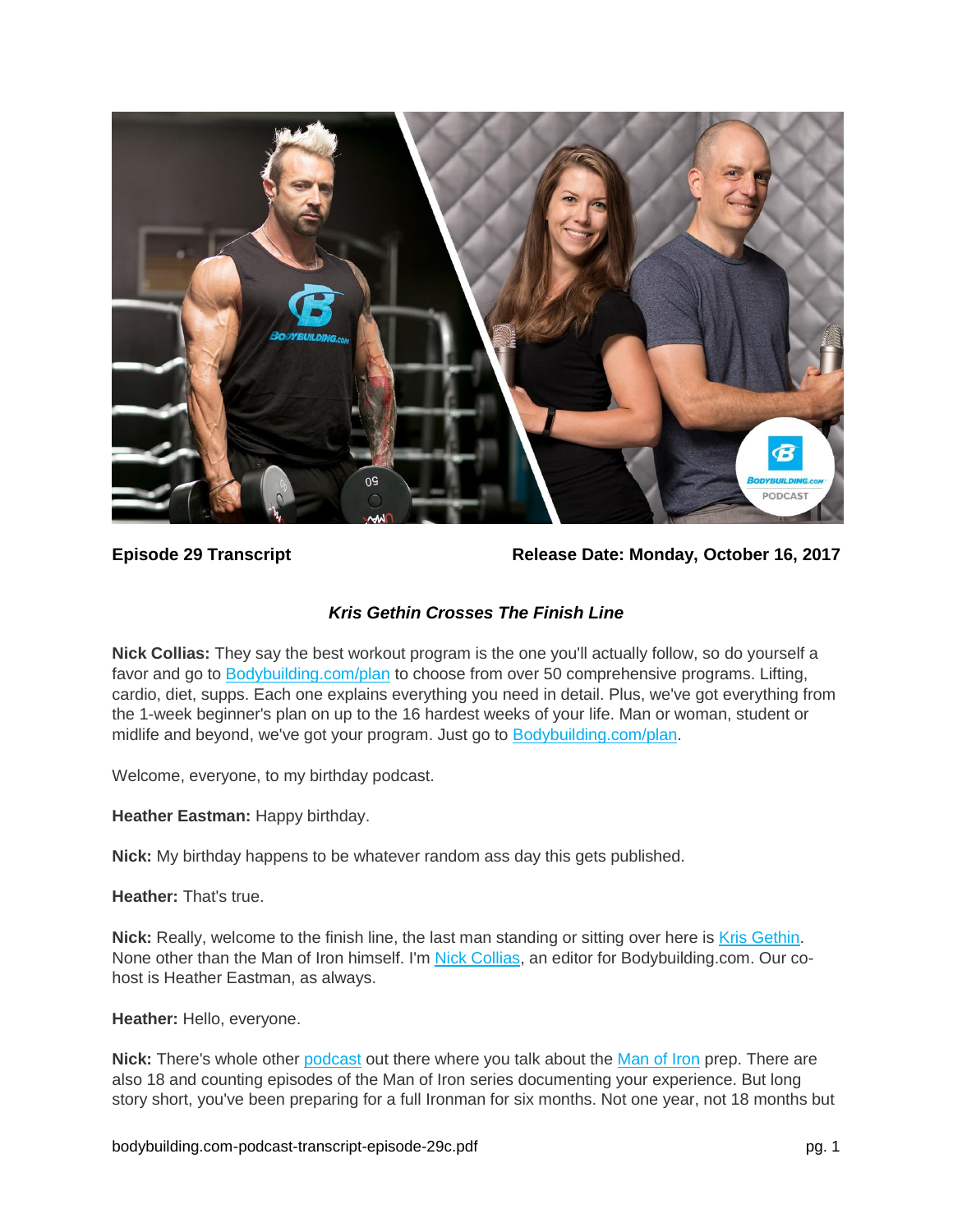just six months, right, and last Sunday, you finished it.

**Kris Gethin:** I did it, I completed it. That was the entire goal, it wasn't trying to break any records because I'm not going to be going out there and trying to do that. I would run out of gas. I was very proud of myself that I was able to apply disciplinary action to take my time, pace myself, because no one was going to remember if I did it in 13, 14, 16 hours. I, and they, would remember if I did or did not finish. I paced myself and happily finished.

**Nick:** See, that's a great approach to that. Something that I think a lot of endurance athletes can learn from, because they sometimes live and die by those numbers as opposed to just accomplishing the feat.

**Kris Gethin:** Yeah, and not just top athletes, just anybody participating. The amount of people that I saw walking on the marathon because they'd pushed it probably a little too hard, either on a swim or the bike, or both. They were falling like flies there.

**Nick:** This is 6 AM to what, start in the dark, finish in the dark?

**Kris Gethin:** Yeah, pretty much. I think I started probably around 6:30 AM. The pros started at 6, and then I put myself in a swim time, probably a little bit faster than what I could do just because I wanted to get out there.

**Nick:** Ahead of the writhing mass of bodies.

**Kris Gethin:** Yeah, and because I knew it was going to be a very, very hot day and I thought, "I don't want to be out there any longer than I have to be, so let's get it done with now." I finished, probably, it was about 9 o'clock, about 9 o'clock in the evening.

**Nick:** My five-year-old and I were following you via the Ironman page, and I remember, it was about 8 o'clock, and I thought, "He's probably done by now." I looked and said, "Oh, he still had six miles to go." I said, "Oh, that poor bastard." Were you feeling that way at that point or were you just-

**Kris Gethin:** No, I felt good because like I said, I'd paced myself, I was able to run pretty much the whole way. Just a very, very slow run. I was probably running at a 10 and a half, 11 minute pace. I would stop at every single aid station except for the last lap, just to put ice down my top, down my shorts, and under my cap. In the half I did when I had to, and I perspired so much, and I struggled. This time I did it before I had to and it kept me cool, and I felt so much better for it. I didn't feel like death warmed up when I went over that finish line.

**Nick:** Yeah, so let's go back to the half Ironman because we haven't talked since then. That was about what, six, seven weeks ago?

**Kris Gethin:** Yeah, about seven, eight weeks ago.

**Nick:** You did that, you survived it, but was it an eye opener for you, just being out there and being in that race setting like that?

**Kris Gethin:** Yeah, I'm very good at visualization. I'd visualized a lot leading up to that, and the same with this event. I wasn't caught off-guard with any surprises as such, however, I know that I did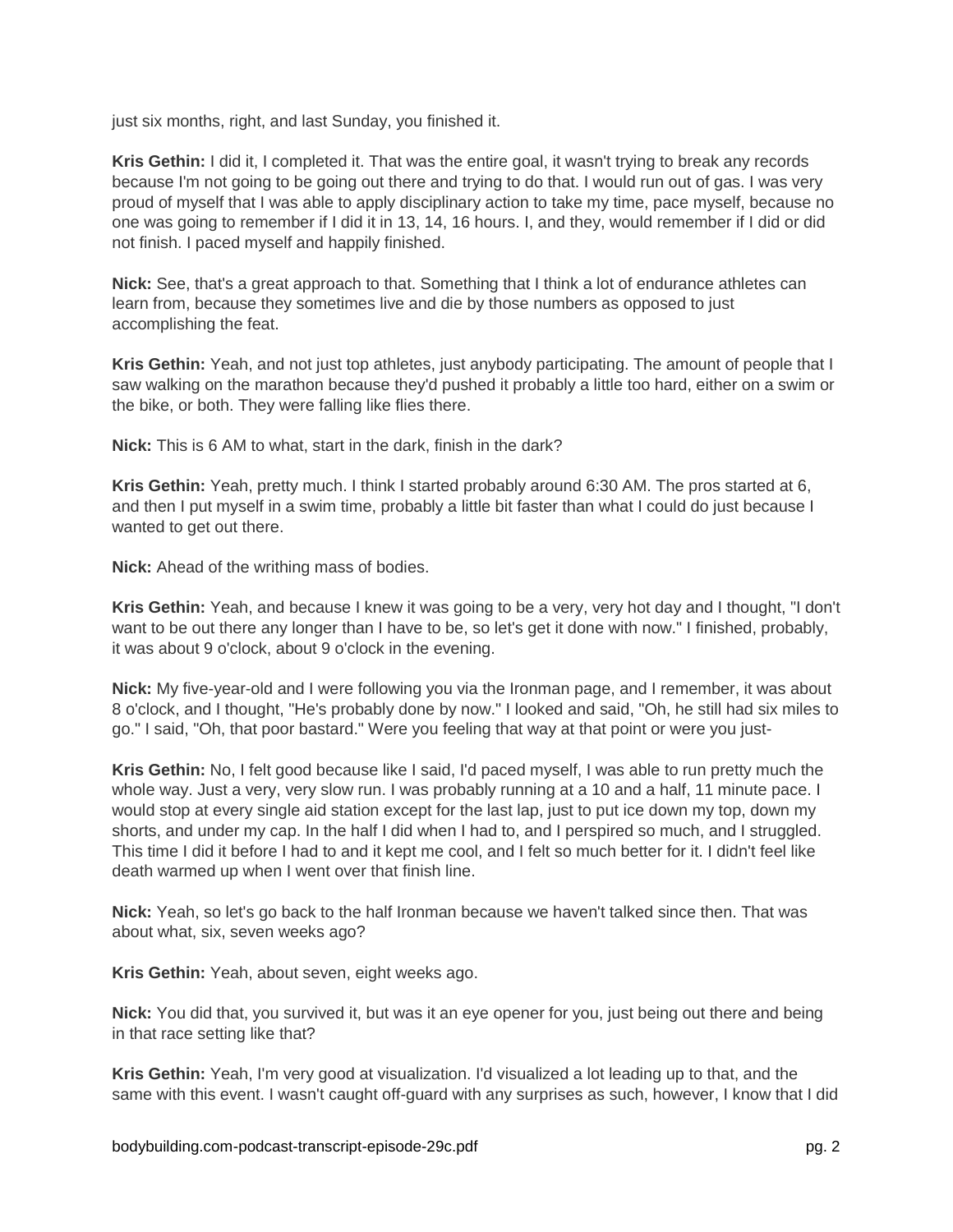push it a little bit harder than what I should have because I ended up walking quite a bit during the run. I got a respectable time, I got six hours and 19, which I was very happy about, but I pushed it in order to get that. I suffered after. This time I didn't feel like I suffered even though I did double the amount. After the events or during the events, I felt ... I hydrated very well, I took in probably more than enough nutrition. The only thing that really hurt after was my flexors and my ass from that solid saddle for 112 miles.

**Nick:** That's what kept me from even considering.

**Heather:** Yeah, that's what the guys-

**Kris Gethin:** I tell you what, I've tried so many saddles. I've done speed-dating with saddles. No matter how many I try, I just cannot find one that's comfortable for my big fat ass.

**Nick:** Have you tried the full-on, like fat boy seat, the big gel ones-

**Kris Gethin:** With the suspension and everything, no I haven't tried that.

**Heather:** That might be it. That might be the winner right there.

**Nick:** That's what I put, I have this bike, a fairly slim little bike but I put the big old seat on it.

**Heather:** Big saddle on it. That saddle soreness, that'll get you.

**Kris Gethin:** I just figured, if this event is conditioning my resolve this will condition my ass.

**Nick:** From the ass up, yeah.

**Heather:** Yeah, the guys that we had filming you throughout this entire adventure, they said that you seem like you were better after the full Ironman than you were after the half. That they saw that in you as well. I was shocked when Nick told me that you completed it in 15 hours, because I get that, I thought for sure he tried to do it in under 10 or something ridiculous.

**Kris Gethin:** I don't think the pro got it underneath 10. This is what a lot of people don't understand about endurance events such as Ironman, is that it takes years and years, and years to build up the fitness in order to bring in those times. Much like it, you're not standing on a bodybuilding stage such as the Olympia until you've put in at least 10 years. At least 10 years of consistent, hard work. It's the same, exactly the same in Ironman. These guys have built up fitness over many, many years in order to get that time and their efficiency with it. Since then, I've had people commenting, "Hey I'm going to do an Ironman next year, I think I could win my age category." I have to say, look it's great to be optimistic but you got to be realistic as well. Number one, if you're a little bit bigger, forget it. Yeah you can do it, but you're not going to be winning any. You're not breaking any records.

**Nick:** Victory is just maybe the wrong goal.

**Kris Gethin:** It definitely is. It's the hustle, it's the journey. That's where it's at-

**Heather:** We talked about that with bodybuilding.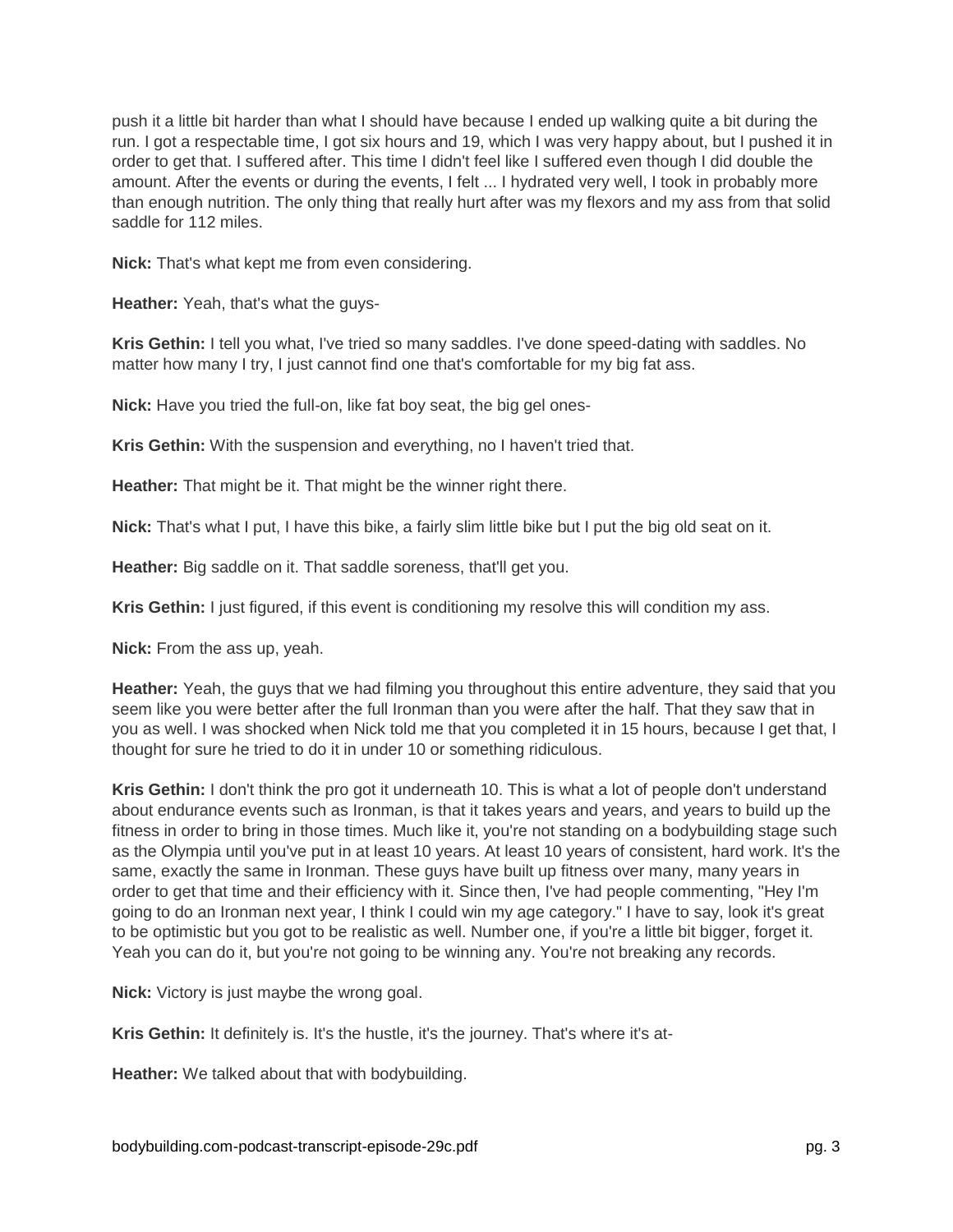**Kris Gethin:** The worst day of my life, probably, is an Ironman because then, it's like, "Now I've got to find another goal." It's the journey, it's getting ready for the event as the days that live and you absorb, and you acknowledge.

**Nick:** Sure, and as Heather points out, we've had a lot of guests who say the same thing about bodybuilding shows, even though some of them are people who've basically never lost. They say, "Yeah, you're not doing it for the victory." You're actually really doing it, if you want to do it, for the prep, for the experience, for the test.

**Heather:** If you love it.

**Kris Gethin:** Exactly.

**Heather:** Some people go out wanting to win, and I think those are the same people who if they go into an Ironman wanting to win and don't win, they hate it. If you really love and appreciate the journey, then-

**Nick:** Even if they do win, they'll be depressed afterward-

**Heather:** Yeah, exactly.

**Nick:** Because this is it.

**Kris Gethin:** Yeah, exactly. I found that through bodybuilding. I'd always go into an abyss of depression after an event. When I won it was no different. It was no different, so that's why it very important just to focus on the journey and I think with age now, you can appreciate that a little bit more. This is something that you can possibly do when you're in your 60s. There's a few people that I've spoken to that have, that they could've gone pro but they haven't. I've asked them why and they said, "Because I don't want the pressure, I want this to be something that I always enjoy, and be a hobby, and something that I can do into my twilight years."

**Nick:** Sure. We have had some Instagram fitness celebrities on who, they wouldn't dream of competing. They talk … that competing's for crazy people. I can just train and be an inspiration to everybody, why would I put myself through that if I could do this for ever, basically. That's opened up a whole other landscape.

**Kris Gethin:** Yeah, for bodybuilding, for sure. If you look at endurance sports, though, it's ... Other than CrossFit, that's a hybrid sport. They have no following, zero, and that's always ... I've really had to scratch my head over that, because I'm thinking, "Wow, these are people that I really look up to," they're on the Olympics, they're household names, like possibly in the UK like the Brownlee brothers. However they have a terrible following. I've asked a couple of people about that and they said, "Well, look, I see people in the gym and in between sets, they're taking their selfies and doing their videos. We ain't doing that when we're out on the bike." Chances are our sport is quite expensive, which it is, and the people that participate in it, they've looked at statistics, their average income is \$138,000 for the people who participate. They're successful business people, or whatever.

**Nick:** Doctors and lawyers out there.

**Kris Gethin:** Yeah, so they're not messing around on Instagram, they're not taking selfies. They're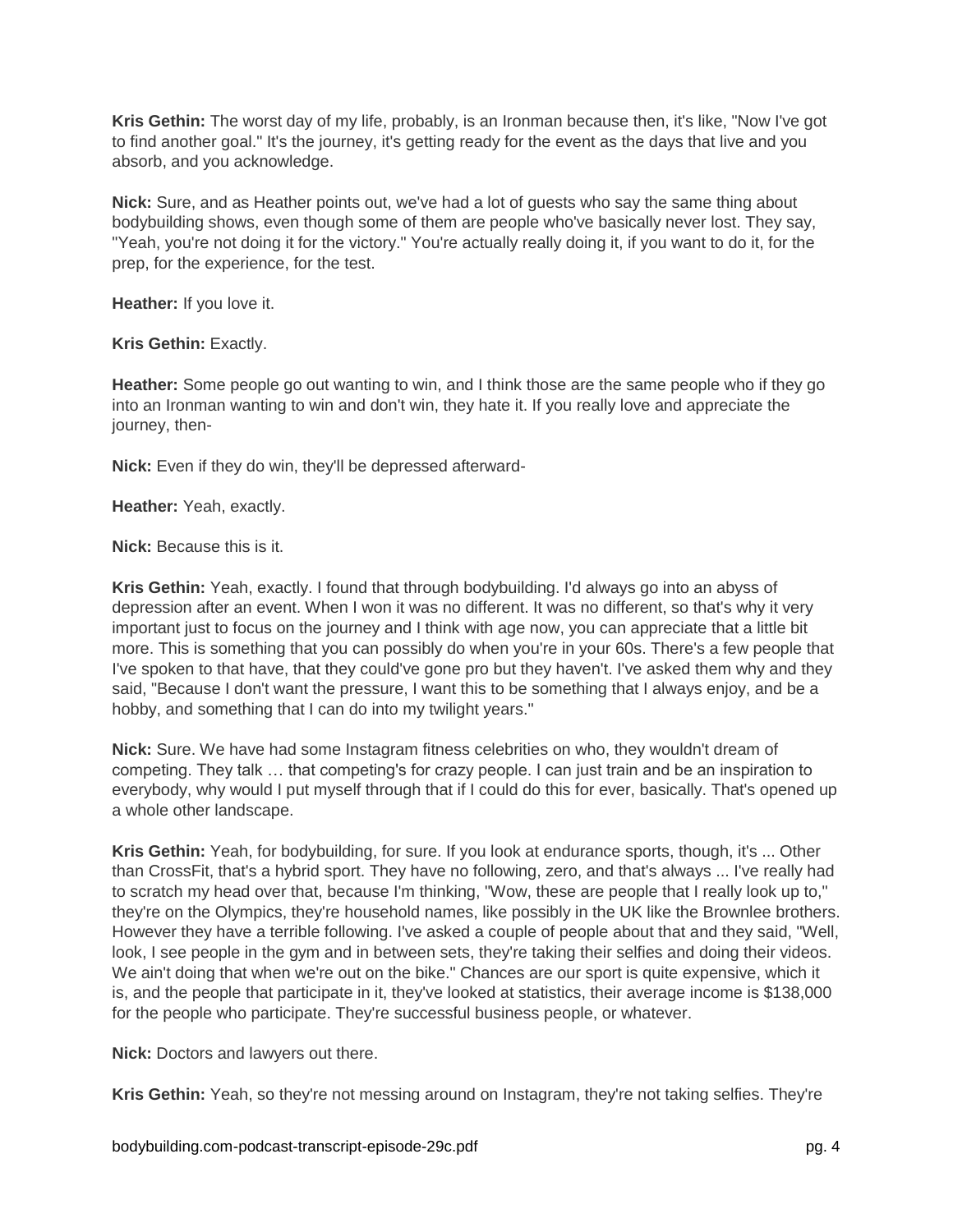not putting out their information they're training. They're certainly not following any other athletes. They're doing it for themselves. They're doing it for their own satisfaction.

**Nick:** You mentioned bodybuilders and bodybuilder-style training. Your training did take a shift at the half Ironman point, it seems like. The back and bis, a lot of the super sets and things seemed like they went by the wayside a little bit, and you toned it back.

**Kris Gethin:** Yeah, so the reason being is, this is why I do these video trainers, I don't just instruct people and put people through it, is because I have to experience it myself in order to better navigate it, and then translate it to the viewers so they can apply it themselves. Learn by my mistakes. I quickly realized I came into this as you know, when I came onto the show, "I'm going to build muscle, I'm going to get fitter, lose fat." That wasn't happening leading up to the half. It was frustrating, because whatever my mind could, I could apply to I was able to achieve it physically. This time it wasn't happening.

I quickly realized that I was just putting in too much volume within my workouts because the volume within my disciplines, my cardio especially on the weekends, was just tapping into my muscle stores, my amino acids way too much. So then I pulled back the volume of my training, focused a little bit more on the compound movements, more rest in between sets, less repetitions. Put myself just purely in anabolic states within the gym. That really helped compensate, and there was a complete shift in my physique.

**Nick:** Really. What did that do to make that shift, what did it result in?

**Kris Gethin:** I had my lab results done at the beginning and at the end. I don't know if I should disclose it right now. Should people have to ... I think people should view-

**Heather:** I think we should have to look at it to-

**Kris Gethin:** They'll have to watch the [video series-](https://www.youtube.com/playlist?list=PLLXmeIOBkPXRvbs5-G_am9SLCfvk7scbE)

### **Nick:** We'll find it.

**Kris Gethin:** Okay, but I'll let you know right now that there was a significant gain in muscle that I was very, very happy with. My body fat came down, which was expected. It just goes to show that I could create that shift of increasing muscle mass. I'll give this away. My [VO2 Max](https://www.bodybuilding.com/fun/vo2max.htm) went from 44, which is considered standard or good for my age group, and it shot up to 56, I think it was 56. 52, sorry, 52. 44 to 52, which is considered superior for my age group. A lot of that is dependent on genetics. I was very, very, happy that I was able to create that shift in such a short time period.

**Nick:** You weren't doing a lot of VO2 max protocol style stuff, though. There's some intervals in your program, I know, because I looked at this program every single week. You're not doing tons of VO2 max work. What do you attribute that to?

**Kris Gethin:** I think-

**Nick:** Does the gym help that do you think?

**Kris Gethin:** The gym definitely helps, because I am a high volume trainer, especially on legs and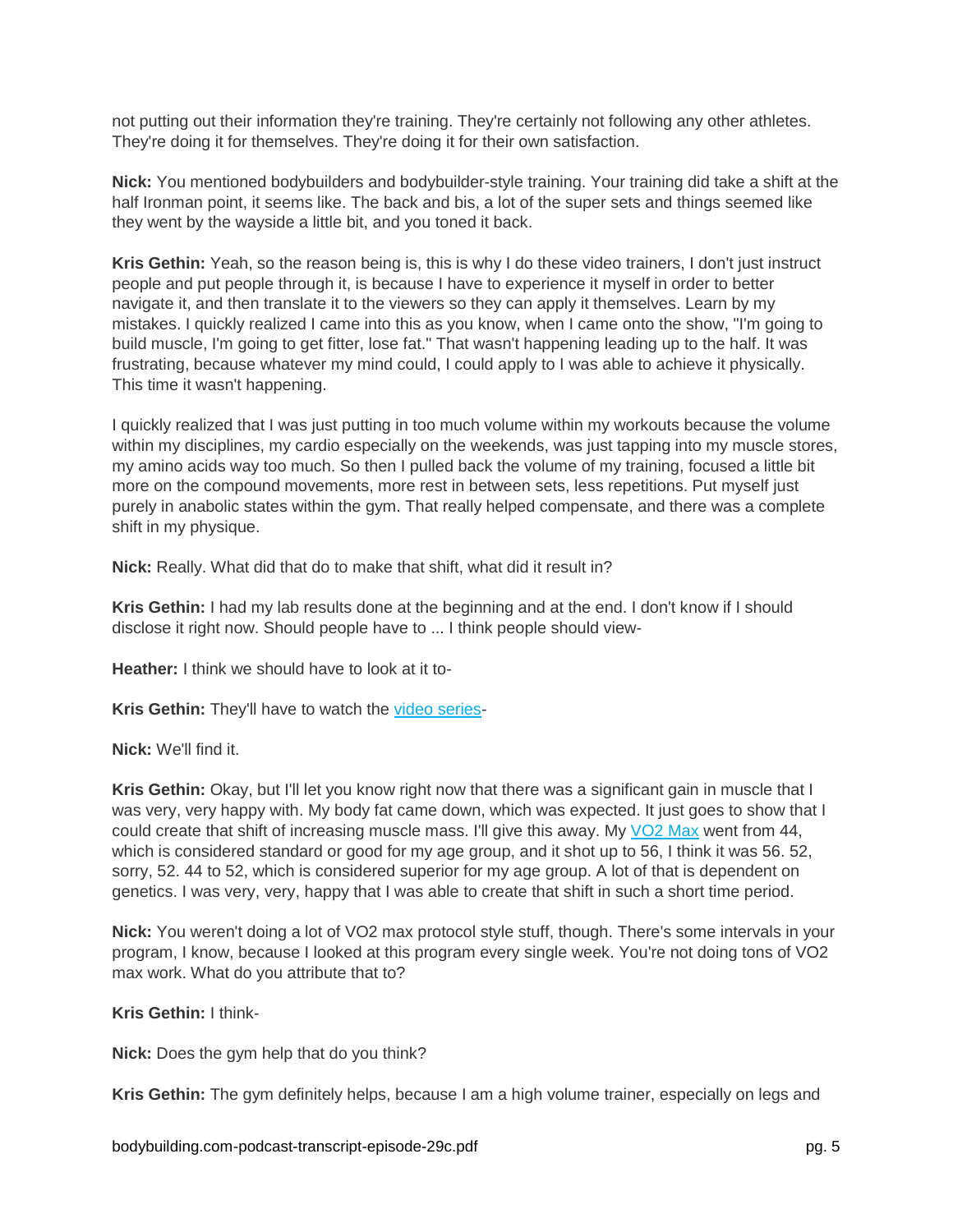stuff like that. I don't take that much rest in between sets. There was during the week, I was hitting a little bit more resistance, like if I was on the Wattbike. If I was out on a bike, I'd push it pretty hard in those shorter sessions. On the weekends, that's when I was just, like I said, getting comfortable being uncomfortable, and just working my aerobic capacity by pacing myself, and just going out there for long distances, and using that as a recovery ride or run. When I was, thanks to you, I found a lot of trails-

**Nick:** It's a whole different world out there, man.

**Kris Gethin:** I loved it. Absolutely loved it.

**Nick:** It's the best.

**Kris Gethin:** It helped my knees, it helped my hips. It made the run that much harder. I was hitting a lot of elevation, a lot of hills out there and it made it very difficult with my body weight, putting out that much more extra wattage. So that definitely helped with my cardiovascular function, because then when I would go ... I was in New York a couple of weeks ago, I'm running around Central Park, I'm like, "Wow, I'm running at a much faster pace now, and it's so much easier." It's like going from mountain biking to biking. You're just going to find the road so much easier.

**Nick:** Right, and the trail you have to pay such close attention, too.

**Kris Gethin:** Yeah, I like that.

**Heather:** Yeah, you can't really zone out.

**Kris Gethin:** I like that because then you're that much more aware. You notice that because you're more mentally exhausted when you come back, because you've had to concentrate the whole time, that you're not going to twist an ankle or whatever. Where you do zone out when you're on the road. It isn't as tiring.

**Heather:** Yeah, I used to do a lot of trail running and it was much more fun. I'd go out without music just because you can get lost just on the trail and-

**Nick:** There's people, there have been studies into it that say that you actually have a different response running in natural surroundings than you do in the city, too. You're more efficient, and it's better quality training generally-

**Kris Gethin:** Yeah, because you are more aware of yourself, and I've said that with the Kenyans, that's why they're so good. They don't go out with their headphones. They're not amongst the hustle bustle of people, city, that environment. They're focusing on the sound of their feet. Making as minimal amount of noise as possible, so they have that-

**Nick:** Steps and breathing, that's all they can hear.

**Kris Gethin:** Yeah, you got it.

**Nick:** You also then would go crush arms on Monday. That's one thing that I also ... All of the sudden, it's like everything else went back. You still destroyed arms every Monday. Was that still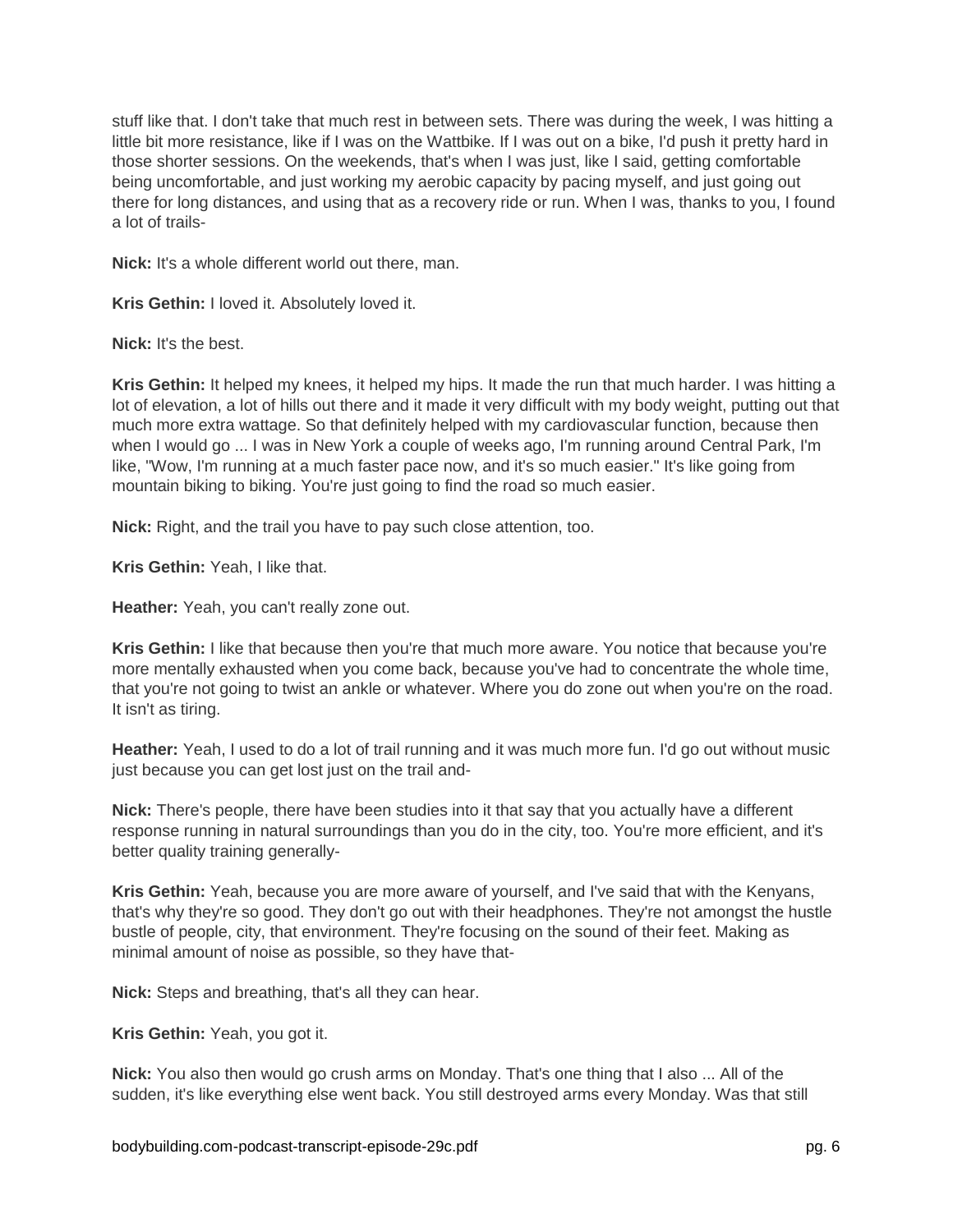like, "I got to do this, if I'm going to be me I still have to leave my week this way."

**Kris Gethin:** Yeah, exactly, because I know that I've been out on a long ride, or long run on a Monday, I'm going to hit small body part on that following day. Arms, biceps, triceps, I haven't hit my upper body and those limbs. It seems like the perfect way to start the week. Then I'd hit legs on a Tuesday once they've loosened up and recovered a little.

**Nick:** Okay, so let's talk about the days leading up to the race. You were still deadlifting five plates with Alex Viotta a week before, I saw on Instagram. You weren't tapering per se like somebody who's done ... When you think of a taper before a race. It was a Gethin-style taper.

**Kris Gethin:** Yeah, well I was asked to taper about three weeks before, as most triathletes do. I figured, I don't really have that time to do so. A lot of these triathletes have been doing this for a long time. They can afford to taper for three weeks. I'm not that highly tuned machine as yet. I know that I can probably recover more efficiently than these people, because I'm doing the massage, I'm doing the cryotherapy, I'm taking high levels of glutamine, a lot of protein, the foam rolling or whatever it may be. I can focus on my recovery and get a little bit more aggressive with my recovery than those people. I don't have that time on my side, so I wanted to lead into the event a little bit more and work a little bit more on my fitness. I think it was three weeks before I went up to Stanley, I did my 2.4 mile swim, and then the following day I went and did an 86-mile bike ride and went over the Galena Summit twice, which was a lot of elevation.

### **Nick:** Wow.

**Kris Gethin:** Then I followed that with a 12-mile trial run the following day. That definitely wasn't a taper. Then I went out on a threshold ride with Tritan, a local club here which destroyed me. We covered 23 miles in, it was just over an hour. That was with traffic lights.

## **Heather:** Wow.

**Kris Gethin:** That pushed it hard. We continued that when I went to Texas for GASP and got some pretty badass workouts there. As soon as my last workout was with Alex hitting back. I went aggressive with the recovery then, with the massage, did cryotherapy, did oxygen therapy. Had a little bit of a relaxation and made sure that we got up to Coeur d'Alene, where the event was held, early, and I purposely located this bed and breakfast that was six miles out of town, away from the noise, where I could start using a lot of visualization.

Don't ask me how I come up with this number, but I believe around 77 percent of the recovery and lowering your cortisol levels comes from de-stressing the mind. Your mind plays a huge roll, whether it's you thinking that you'll get in shape or you won't get in shape. Thinking that you'll recover or won't recover. Thinking if you'll actually finish the event or not finish the event. A lot of visualization comes into it for me then. I can only do that without the noise and hustle and bustle. Be close to myself with thoughts without any people around.

**Nick:** Does that mean you slept like a baby the night before?

**Kris Gethin:** Not really.

**Nick:** That's tough.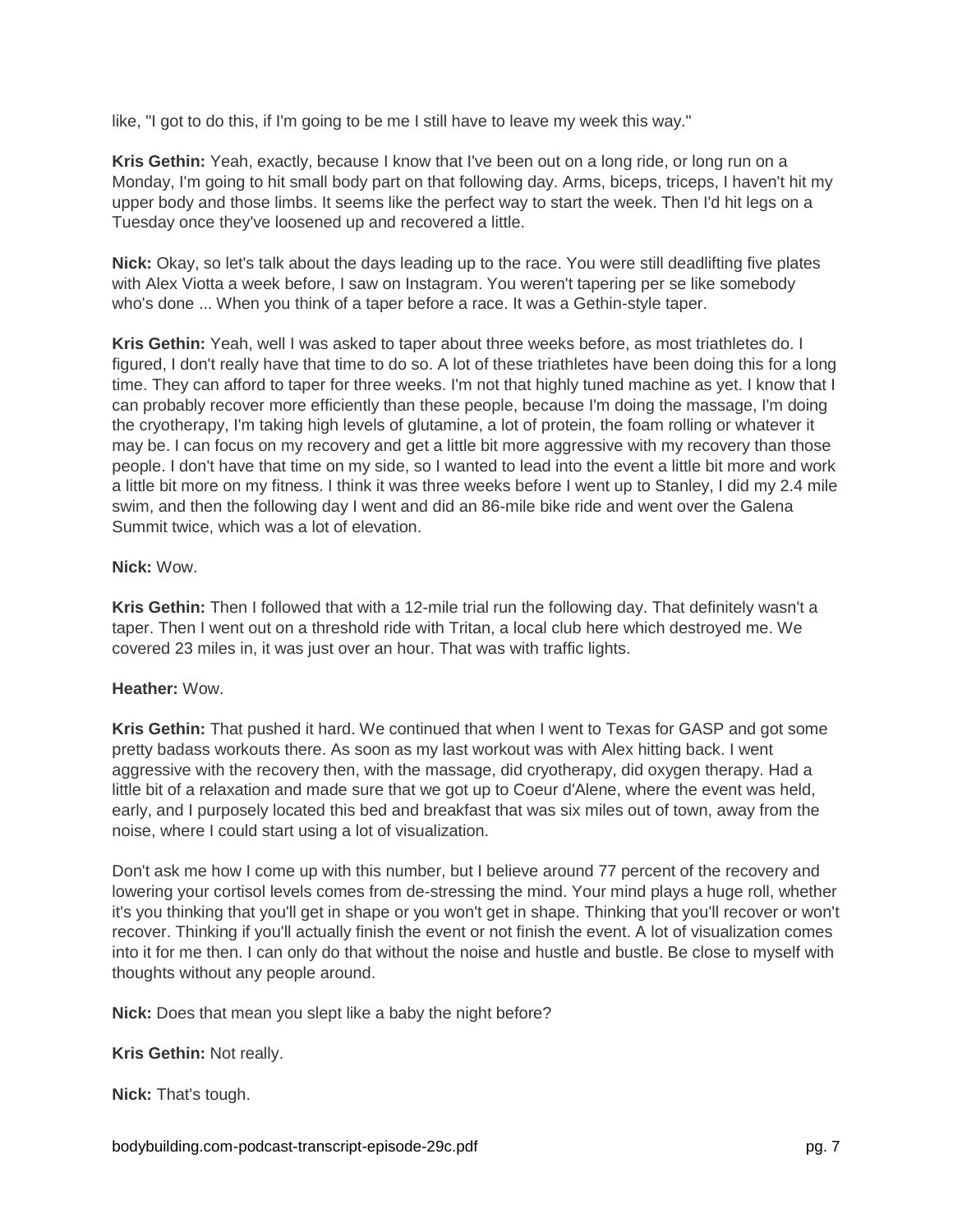**Kris Gethin:** What time do I go to bed, around 9 o'clock, or something, 8 o'clock? 8 o'clock, 8 o'clock.

**Nick:** 8 o'clock, okay that's pretty good.

**Kris Gethin:** I was up about 2:30 or something in the morning. Yeah, not bad.

**Nick:** As you get to the starting line, there's all these people there. I saw hundreds and hundreds of people. Even in the full Ironman, which is mind blowing to me. The heart pounding, or are you just ready?

**Kris Gethin:** I'm relaxed, very relaxed. It's calming then, because I've visualized everything. I've visualized me going, having blisters. Having a puncher, getting kicked in the face in the swim. Everything so I know nothing's going to be a surprise. I don't want to sound arrogant, but I'm certain that I'm going to finish. That was my goal. The only thing that happened was that someone punched the goggles off my head at one point, but I was able to catch them and put them back on. That was the only surprise.

My parents were there, they came up as well and my father had been with me for many, many years when I was racing motocross. Having him there, I don't know why it's just very relaxing and comforting, because he knows mentally what I go through. This time I interacted a little bit more. Before I'd be very much a recluse. I'm much better with it now, I'm more sociable with it, and I find it's much bigger than me now. Before it was all about me. Now it isn't, it's about the charity that I'm doing this for, it's about the people that are watching this and hopefully going to inspire to become a hybrid athlete. So when you think about things like that, it makes it so much easier. If you've got any negative voices, they quickly get drowned out by these others.

**Nick:** Yeah, now, oh go ahead.

**Heather:** I was going to say, so you talk about hybrid athlete, and one question I've been wanting to ask this whole time, do you think that this is something that you'll do again?

**Kris Gethin:** For sure. I was talking to Sunshine earlier that I'm already thinking about doing one in Arizona. I'm already looking at that. I've been looking at that one, Kentucky, Florida, because I've spoken to a lot of people that ... I spoke to somebody on the weekend, that have done eight different events, and they said Coeur d'Alene is by far the hardest. That bike route is just a killer. I use an extra six watts of power per kilo of body weight, on as little as a two percent gradient. It's very inefficient for someone my weight and that amount of muscle tissue. I want to find something a little bit flatter next time. I'm looking at doing something different somewhere else. I'll always be a hybrid athlete now.

**Nick:** It's considered a trail race, though, those trail race up in the mountains. There's no ass blisters, that's the nice thing.

**Kris Gethin:** Yeah, I'm definitely out for that. I was somewhere yesterday and saw a half marathon post and I snapped a picture and I thought, "Remember that, it's next month somewhere." You'll have to keep me informed where and when they are. Are you talking longer than a marathon, like an ultramarathon?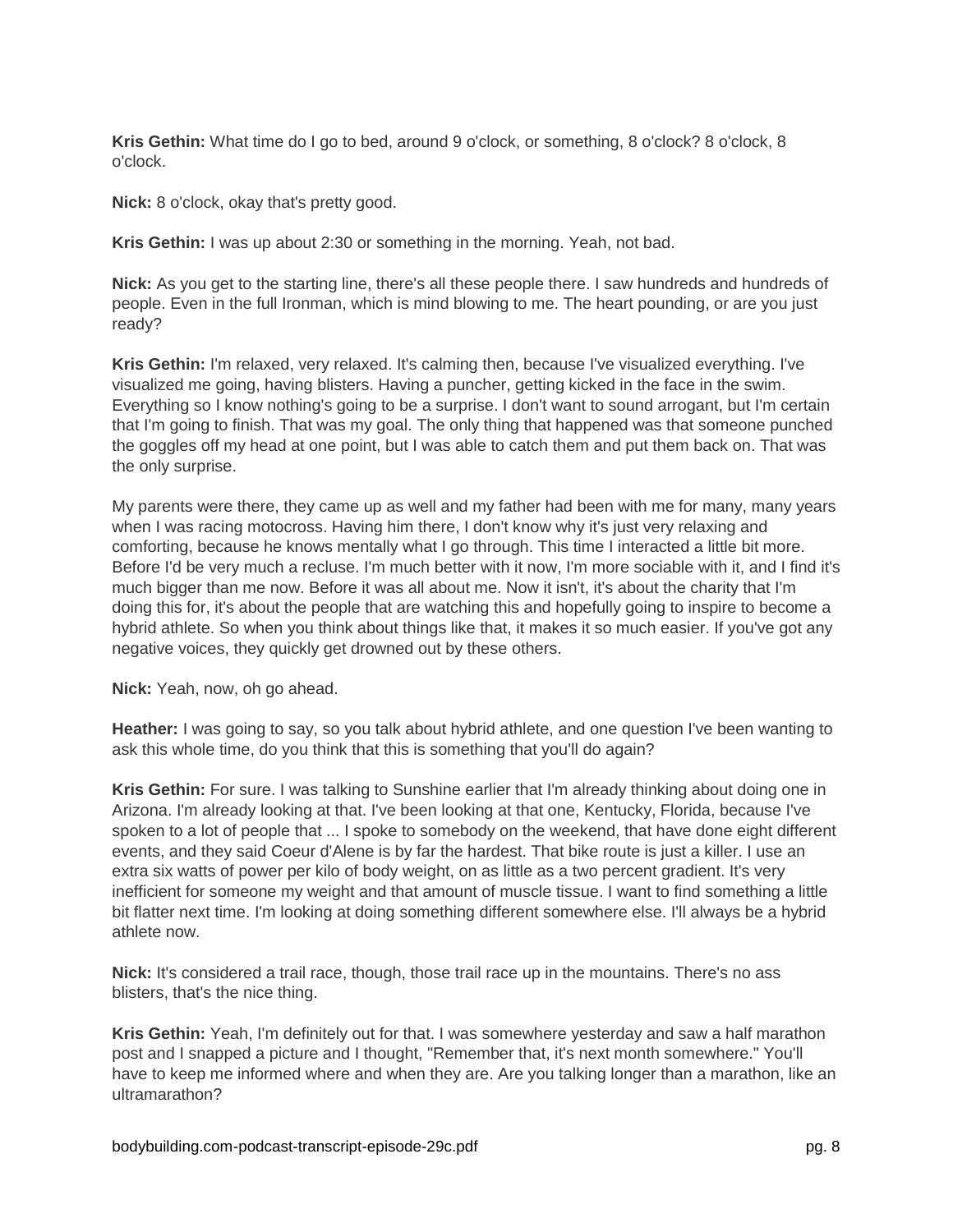**Nick:** No, no, no.

**Heather:** No.

**Nick:** There are some, in September. I don't know when this is going to come out exactly. There's a beautiful one up north at McCall. There's a 22-mile version and then there's the 100-mile version. You can choose one or the other.

**Kris Gethin:** A 22 wouldn't be an ultramarathon.

**Nick:** Nope.

**Heather:** No.

**Nick:** No. There are ultramarathons, there are a few 50Ks in Idaho where we live, but there are also a lot of that 10-to-20 range, which is so nice because you don't have to prepare for it for months, you can prepare for it for weeks. At the end of it, you feel like you've accomplished something but you feel good. You don't feel completely destroyed.

**Kris Gethin:** Yeah, I'm down for something like that. I got another question for you, then. If you do a race that's like 30 miles, do they exist?

**Heather:** Yeah, I think they do-

**Nick:** Yeah, I mean, 50K is about 35 miles.

**Heather:** I know 50 miles exist.

**Kris Gethin:** Oh, Ks, we're talking Ks.

**Nick:** Yeah, so there are 30Ks, there's some 12Ks. There's everything, when it comes to trails they don't line up like marathons do. Marathons, half marathons, those things happen on streets because they're easy to measure. If you're saying, "Hey we're going to go from this natural starting point to the top of the mountain and back," they'll call it maybe a 30K but it's actually more like 22 miles or something. The trails just refuse to be categorized. That's the fun of it. The 50K scene is, it's in tents. Those guys, those ultramarathoners have a little bit more of a following than triathletes, I feel like, because-

**Kris Gethin:** No, I don't think that.

**Nick:** They run in the Alps, they have these beautiful Instagram accounts. They're celebrities in the running world sometimes, yeah.

**Kris Gethin:** Oh really? I need to look some of them up because I know Nicodemus down in San Diego, he finished the Berkeley. I think he became the 13th person to finish the Berkeley. Only 14 people have ever finished it.

**Nick:** Wow.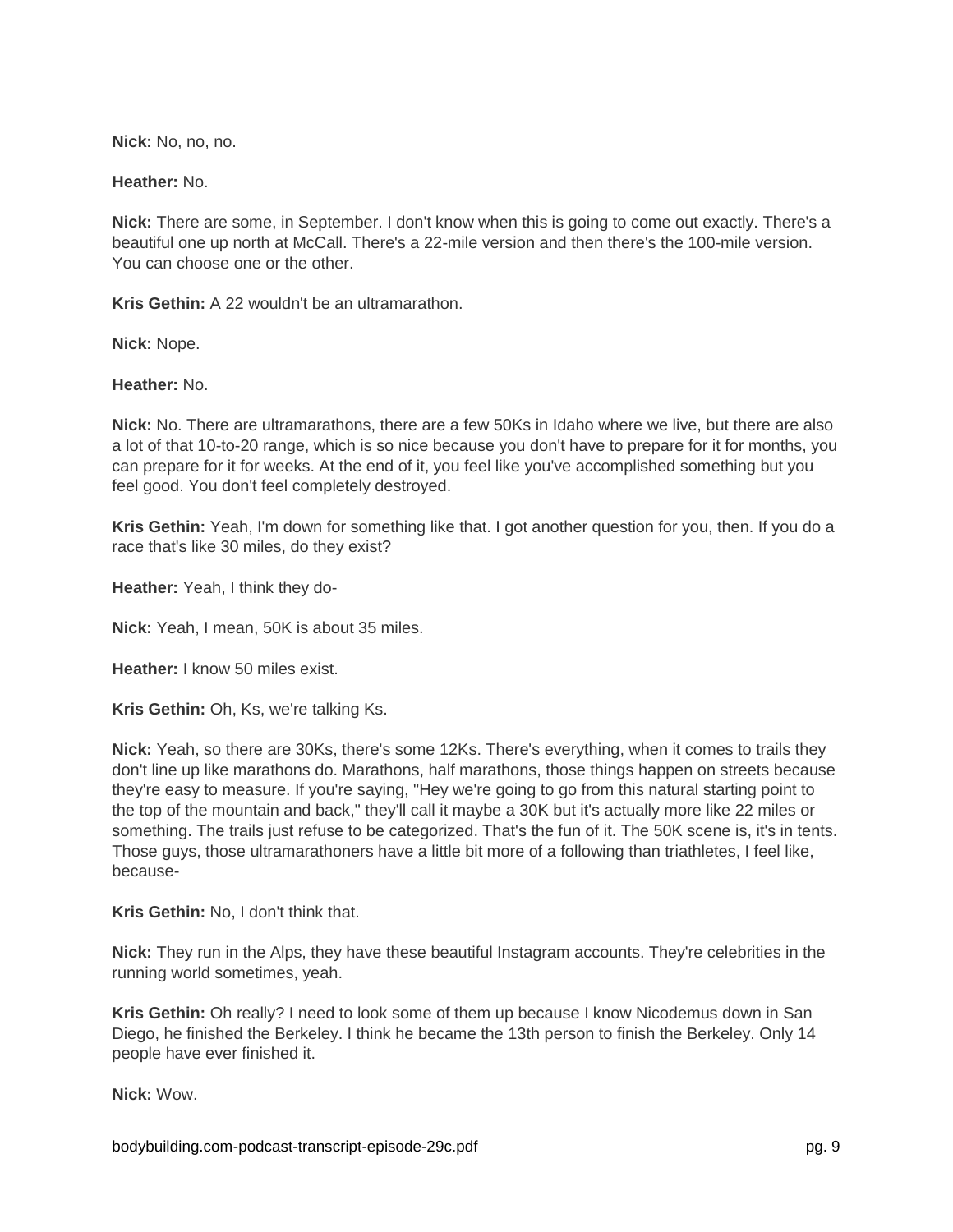**Kris Gethin:** He's got such a small following.

**Nick:** Guys like Kilian Jornet and Anton Krupika, they're these incredible running celebrities. There's a handful of them that are able to do it as a living, but they're unreal. Those guys, they run up the Matterhorn, they run up the Grand Teton, and things like that.

**Heather:** Then was it that guy that ran up Everest?

**Nick:** Yeah, that's-

**Heather:** We were talking about that when-

**Nick:** That's Kilian Jornet.

**Heather:** You went on your run up hill a few weeks ago, we were talking about that. What's he going to do-

**Nick:** Right, up the mountain in California.

**Heather:** What's he going to do next?

**Nick:** I thought you were going to die on that one!

**Heather:** This guy actually did run up Everest and it took him what, 23 hours, 24?

**Kris Gethin:** Wow.

**Heather:** Yeah, and he did it with-

**Kris Gethin:** Insane.

**Heather:** With oxygen?

**Nick:** I believe it was without. I wouldn't, I'm not entirely sure.

**Heather:** It was without. Now, some guys do it with oxygen, and they do it in 16 hours or something ridiculous. Get that glow in his eyes now he's got a whole-

**Nick:** There's a whole world of weirdness out there. You ran up that mountain in California, which is one of the toughest day hikes, even, in the United States. People don't run that thing. You ran that.

**Kris Gethin:** It was a very slow run. It was a very slow run. Yeah, it was very dark by the time we were coming back down. We were using our phones and Alex's headlamp to see where we were going. What was interesting about that is Alex had suffered from, have you heard of rhabdo?

**Nick:** Sure, sure.

**Kris Gethin:** He'd suffered from that only five days before because he ran down the Grand Canyon,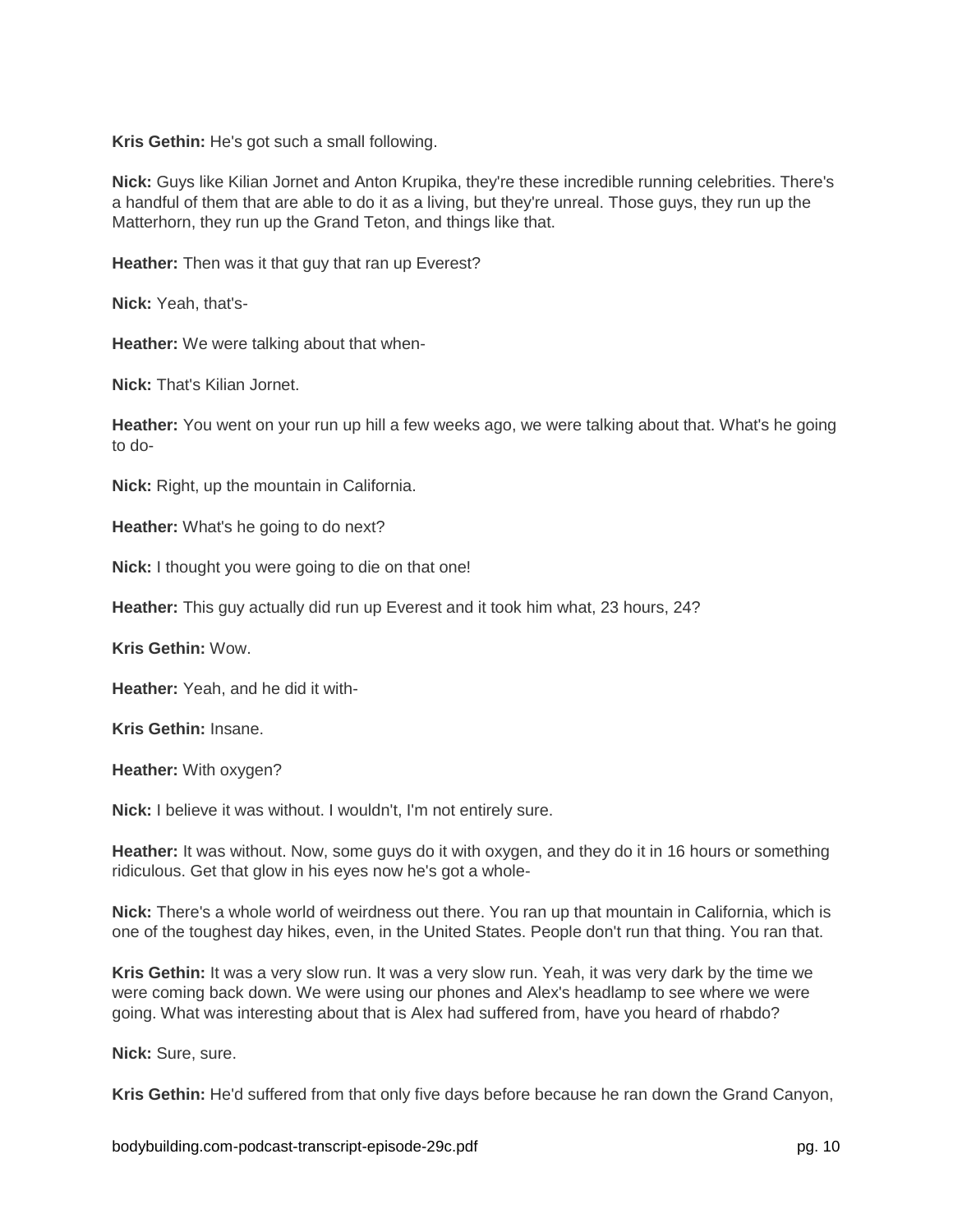because he was relocating over to San Diego. He ran down there.

**Nick:** He ran to his new home.

**Kris Gethin:** Yeah, well, along the way he stopped at the Grand Canyon, figured, "I'll run to the bottom." He'd forgotten his electrolytes.

**Heather:** Oh, dear.

**Kris Gethin:** He had water, but he figured, "I'll be okay," and he got down in very good time, but by the time he got down there it was around mid-day. Extremely hot. He started having major cramps on the way back up. Threw up, basically collapsed. Threw up on himself several times, and the only thing that got him out of it was he started covering himself in water and he sucked out the salt from his t-shirt that he had sweated through.

**Nick:** Wow.

**Kris Gethin:** He just laid there for about 45 minutes. Got himself back up, and then that was it. Then he decided to do this run with us just some days later. On the way back down he said he didn't feel good at all. We took our time on the way back down, and the next day, we were supposed to go for a swim. I went for a swim, he went to hospital. They found out then that he'd suffered from rhabdo.

**Heather:** Oh dear, yeah that's not something you want to mess around.

**Nick:** That's the fourth event in the triathlon is the hospital.

**Heather:** Yeah, no the downhill will kill you. If there's an art to trail running it's figuring out how to fall gracefully downhill, because it's more of a controlled fall than an actual run. If you can get that, then trail running is-

**Kris Gethin:** I kind of trot. I trot down.

**Nick:** How did your in-race nutrition and supplementation hold up? I know some people when they get in these events, they find, "Oh, my God, my stomach's rebelling, I can't eat what I feel like I should eat. I can't keep things down or it doesn't feel good."

**Kris Gethin:** I took in everything that I'd practiced.

**Nick:** 20 pounds of food I saw on Instagram you had with you.

**Kris Gethin:** It was a lot of food and fluid. It's a lot of food and fluid all day.

**Nick:** Mule out there.

**Kris Gethin:** I weighed everything up, and I was holding the bags when we were carrying them down to the transition and the aid station. They were heavy. I'm like, "Oh, it's just food and drink."

Like I've heard of one case of somebody losing 27 pounds in a day on one of those things. I needed to ensure, and I did err on the caution of taking in too much. Sunshine makes these amazing energy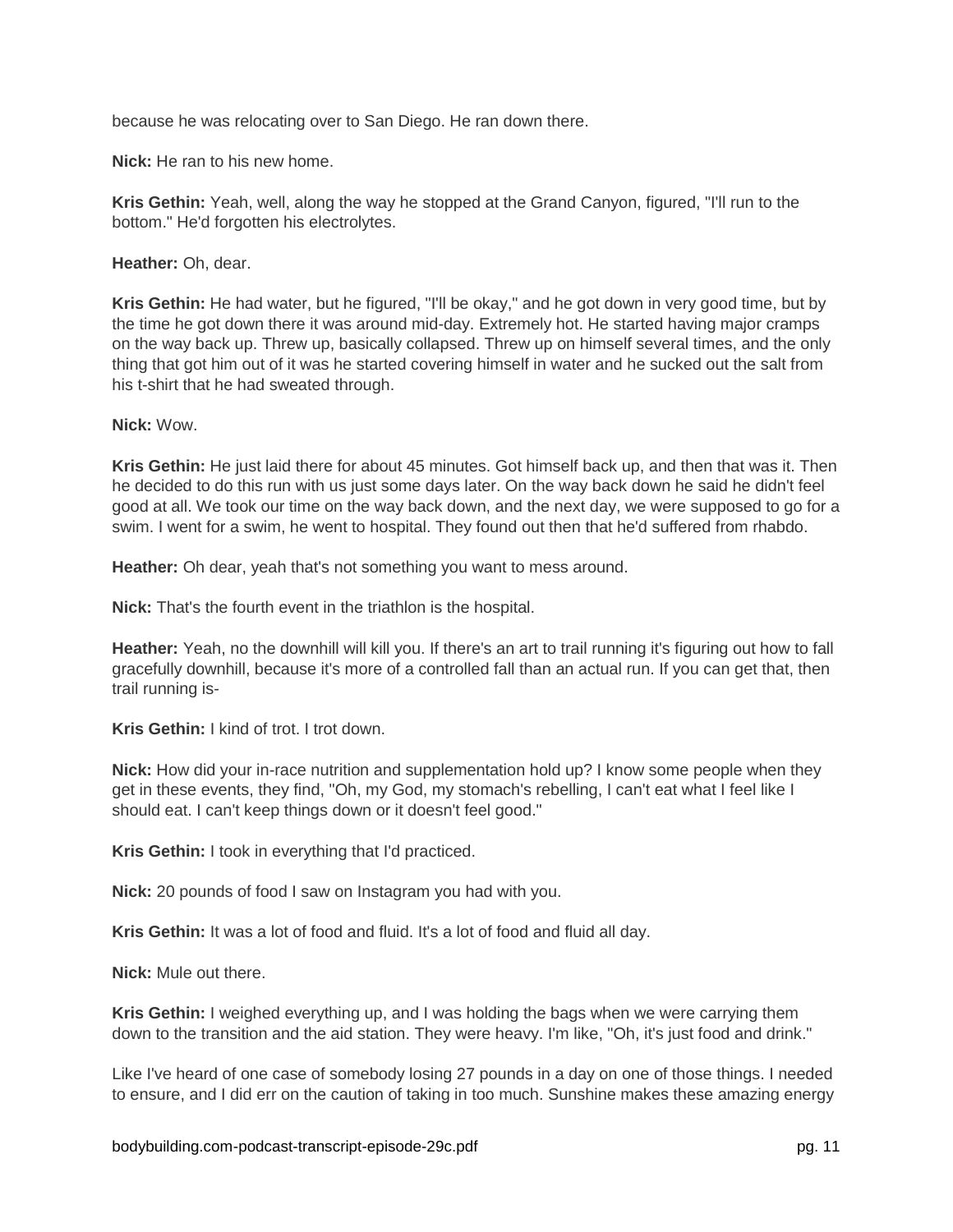balls that are made of dates. I have my Re-Kaged protein powder in there. I have oats, there's honey, seeds, nuts, and turmeric, ginger. I'm pretty good, aren't I?

**Nick:** When are you going to start selling these things?

**Kris Gethin:** That's what I told her. Get them in Tritan.

**Nick:** Sunshine's energy balls.

**Kris Gethin:** Yeah, there you go. So, I had 12 of those things. I had an extra bag put onto my bike as well. I was eating them throughout the ride. Beforehand, I had 12- to 15 hundred calories when I woke up at breakfast, mainly in the form of oats, egg whites, peanut butter, nuts, fruits, honey.

**Nick:** A little bit of fat in there, too.

**Kris Gethin:** Yeah, have to at that point. Then before the swim, just before, I had a banana, and then they had two loops of the swim where you actually had to come out onto the beach just a little bit, and run back in. I had a gel underneath my sleeve, and I knocked that back, which I'm glad I did, because at the end of the swim I was hungry, very hungry.

**Nick:** Swimming has been a challenge for you, too. I remember the first time you got in the pool in one of the videos and you said, "Oh, my God, I sink like a stone."

**Heather:** Yeah, that's what I was curious about.

**Nick:** It surprised you. Ultimately did that feel comfortable out there? Do you feel like you have embraced the water?

**Kris Gethin:** Yeah, I can swim a couple of miles now, obviously, 2.4 miles quite easily. I'm not efficient. I'm definitely not efficient. Yeah, my weight is a problem, or my muscle density I should say, not my weight. If I was fat, it would be a lot easier.

**Heather:** It's a lot easier to float then.

**Nick:** Triathletes and endurance athletes are, they have more fat on their body than people realize, that their body composition is not always the most muscular just because their bodies are trained to be so efficient. They hold onto fat reserves. It makes them great at swimming.

**Kris Gethin:** Yeah, and some of them are very tall, which makes them very hydrodynamic in the water as well. That's something that I'm definitely going to be working on now. I've just been to the YMCA and I've just signed up for their masters swimming class. I really need somebody to push me and help me with my technique there more than anything. Fitness I feel is there. Then with the nutrition, I've made sure when I got out of the swim, I had a drink ready in my transition bag, because I didn't want to just drink everything that I had on the bike. I wanted to keep that, so I knocked back a bottle there of 24 ounces. Then I just started hydrating for about 10 minutes, and then I started eating on the bike. I was knocking in about 500 calories per hour, and about-

**Nick:** That's a decent clip.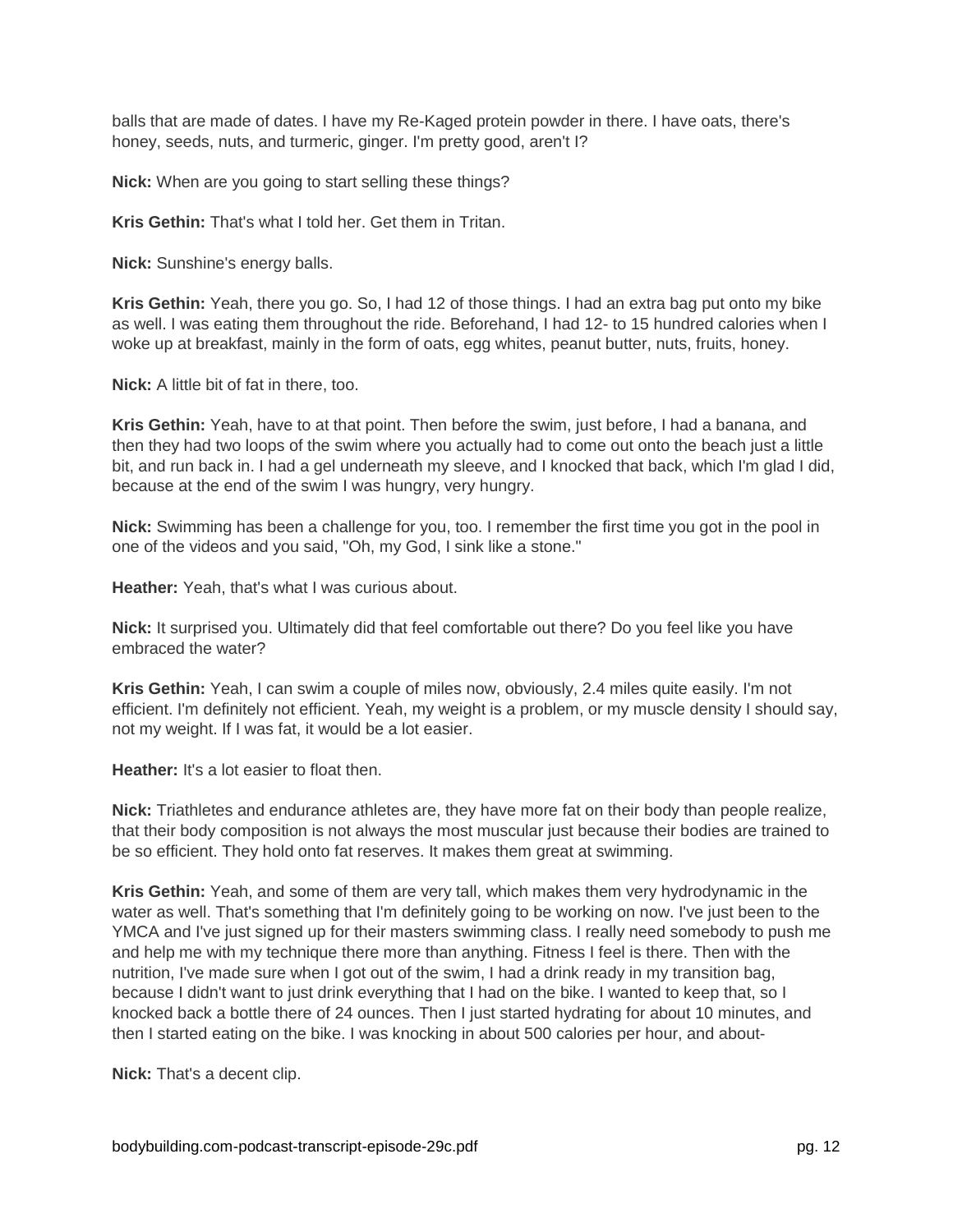**Kris Gethin:** Yeah. I was expecting to have about 32 ounces of water per hour, but I had around 24 instead. I didn't feel like I needed it. I think I'm instinctive, where to I know what my body needs now. Then when I came to the run, that's where I had a little bit of trouble, because I did have some solid foods packed with me, but I think that I'd front loaded that well on the bike, I just didn't need as much food. I just had a couple of things off the aid stations, oranges, some bananas. I actually ran with a CamelBak. Not many people do that, but I'm going through so much fluid that I felt that I needed to.

I had my supplements in there, and that's one thing that I feel that why I wasn't so sore after the event. I supplemented throughout the entire duration of the race, all the time, so I felt like I was beginning my recovery process whilst doing the race. The typical bodybuilding supplements, the glutamine, the BCAAs, the electrolytes, my Hydra-Charge. Obviously, I had my Re-Caged, the protein isolate basically, during the ride. I had it during the run as well. Something light, something easy to digest. I think bodybuilding supplements should have their way in endurance supplements if they're light enough.

**Nick:** It's interesting, though-

**Heather:** That's a good crossover.

**Nick:** Endurance athletes love their supplements but they often don't take bodybuilding supplements. You've been taking these for a long time. Which of them do you feel like really made all the difference?

**Kris Gethin:** As weird as it sounds, the branch chain amino acids I felt made the biggest difference. I felt a bigger difference with the BCAAs during this activity than bodybuilding, funnily enough. I just felt that I was able to recover through my workouts, but I didn't feel like I had the lactic acid build up at all, as much during these sessions compared to when I wasn't taking the BCAAs. Sometimes when I travel, I'm like, "Oh, I'll take my essentials, my glutamine, my Hydro-Charge protein or whatever. BCAAs, yeah, I won't worry about my protein synthesis, it can stay here." I noticed the difference and I was surprised. BCAAs become quite the dark horse.

**Nick:** I think that's interesting. I remember when I was working on a piece with Krissy Kendall when she was here, about supplements for endurance athletes. We were going over the science and I remember thinking, just like it came to me, "Bodybuilders don't need these nearly as much as endurance athletes do."

## **Heather:** Right, yeah.

**Nick:** Bodybuilders already eat so much damn protein, but endurance athletes probably could benefit more from them. When I was doing a race up in the mountains, I had this little bottle of Kaged Muscle BCAA pills that I was chewing, because my mouth was so damn dry. They tasted terrible, of course.

**Kris Gethin:** Yeah, don't chew them.

**Nick:** Yeah, well yeah, I would say do not chew them. It made a huge difference just in terms of how I subjectively felt during the race. Do I feel like I can continue going, or do I feel like I'm getting overwhelmed by fatigue? I was amazed. Maybe it's all placebo, but it did not feel like placebo, it felt like it was a serious difference.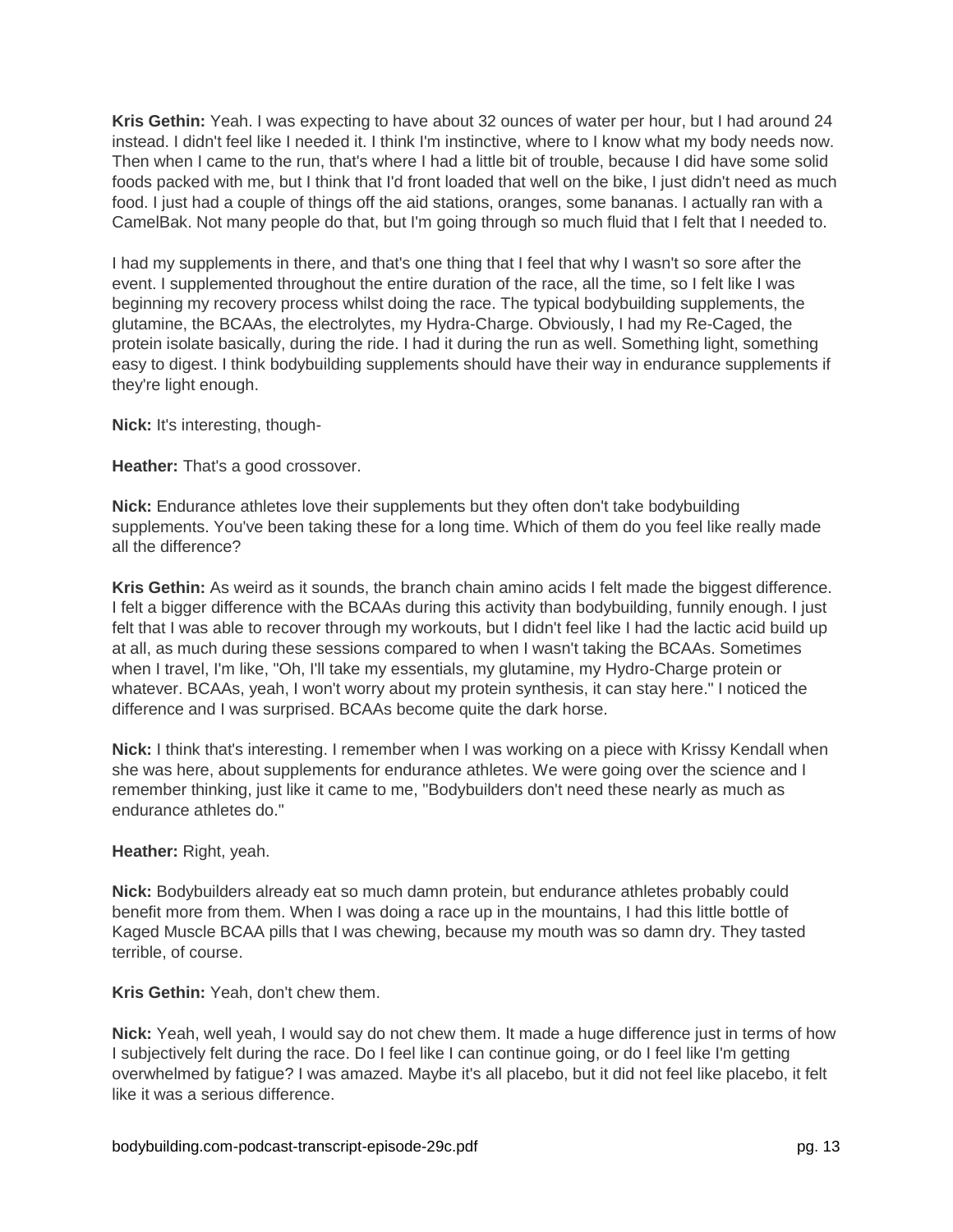**Heather:** No, I'd agree with you on that. I started out as a distance runner, and then I did some bodybuilding, and there was a period in there where I was still a crossover. I knew about supplements but I was still going on long runs. I would agree, that I had a much better recovery from taking supplements than I did when I was a full endurance athlete running marathons. I think there's-

**Kris Gethin:** There's no doubt about it. There's no way I could participate in bodybuilding, training the way that I do and training to be an Ironman or triathlete without supplementation. It's impossible. I would not recover. If I recover by 90 percent I'm only going to optimize my performance by 90 percent. I need 100 percent every time, so after I optimize the supplementation or to recover.

**Heather:** That's what I love that you talk about in your Kaged Muscle, about your supplements is that, yes it might only be five percent, but if you can optimize that five percent, why wouldn't you?

**Kris Gethin:** Yeah, because sometimes of course, people think I'm biased towards supplementation, or you're just trying to sell something. I would always go back to, yeah the supplements are only three to five percent if you are 100 percent with your recovery, your training, your nutrition but why wouldn't you want to take that three to five percent because-

**Heather:** It's easy, it's right there to take.

**Kris Gethin:** Yeah, exactly, because you know what? I'm getting one more rep out than you. I'm going to finish a couple of seconds faster than you every day, and that adds up.

**Nick:** During the race, were you talking to other athletes out there, you turning some heads, or is it a pretty solitary experience because I know they can run the gamut.

**Kris Gethin:** It was more solitary this time in comparison to the half, because it was less people participating. I think there was more serious athletes in this one. Yeah, there was a few people, some people would talk to me, say, "Hey you look like a powerlifter. Hey can we draft behind your calves." That's what people said. Somebody even shouted, a spectator, "Hey, thunder thighs, but in a good way." I had a lot of comments because I obviously look very different out there to everybody else, but they were all very supportive. The comradery in the events I think is absolutely awesome between the participants and the spectators. Every now and again there's a guy called Miguel, and there's several others, but this guy called Miguel, we were with each other the whole ride, and the whole run. Except I did beat him in the run. The last loop I felt, "Well, I feel good so I guess I could pick it up a little bit."

**Nick:** Let's do it.

**Kris Gethin:** That's what I did, so I left him then.

**Nick:** I noticed that when I was watching, I thought, "Oh my God, he has a lot left," and then all of the sudden it was over very quickly on the results.

**Kris Gethin:** It was good, and that's what I wanted. I wanted to feel good at the end, that I could do that. I didn't want to be dragging my ass over. I would generally pass him on the downhills. He would pass me on the uphills, because the uphills are really, really bad for me. We got talking to each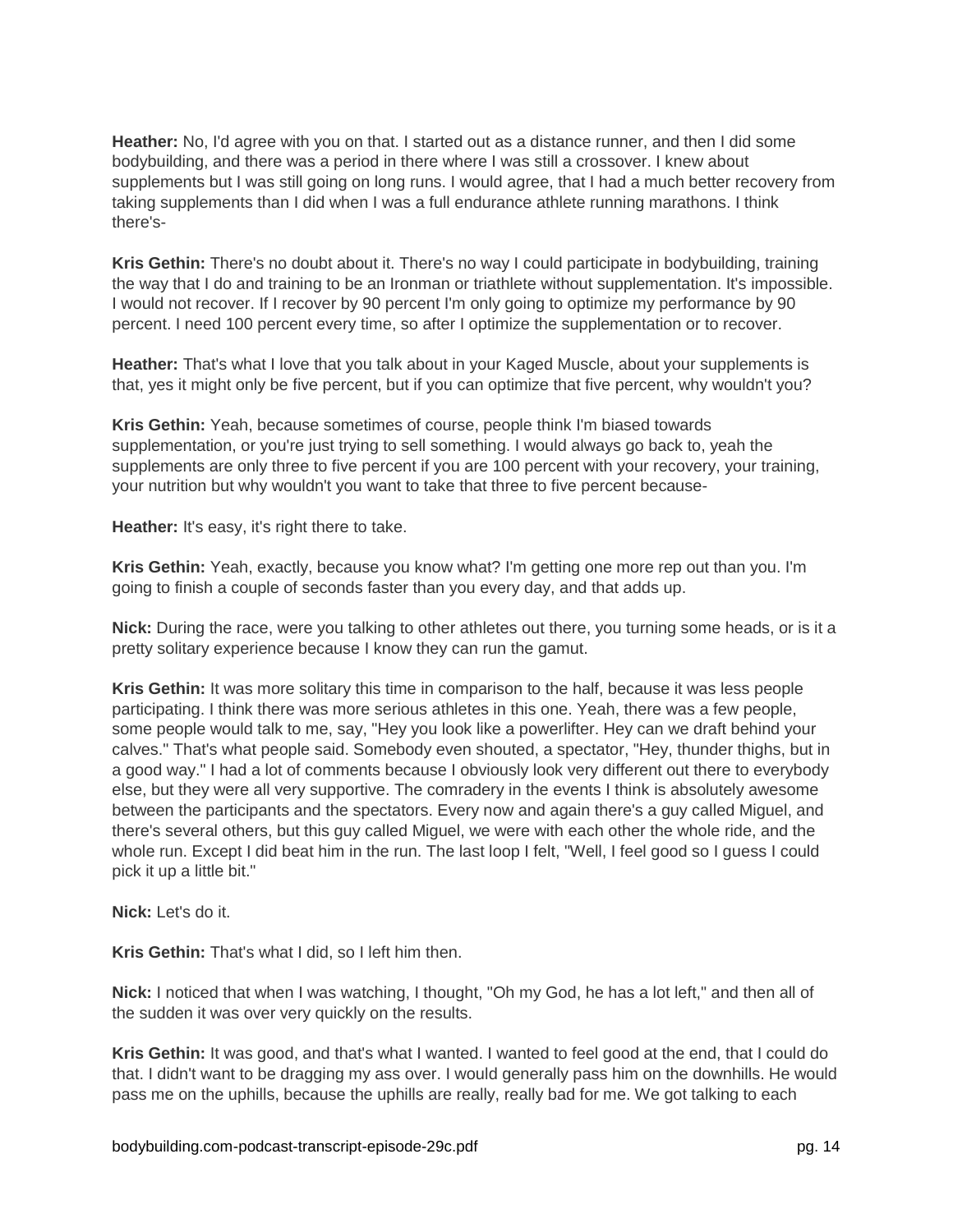other, and he had done several Ironman events and this was his second time doing Coeur d'Alene. We got chatting and it's good to get a little bit of that distraction. The day goes so much quicker then.

**Nick:** Helps you pace yourself, too.

**Kris Gethin:** Yeah, for sure.

**Nick:** If you got to talk, you can't be throwing up while you talk. So, you had a great piece come out on the site recently called ["What Every Bodybuilder Needs to Know About Running.](https://www.bodybuilding.com/content/what-every-bodybuilder-needs-to-know-about-running.html)" Had some solid tips but at the end of all this are there any other tips that ... Two or three things where you think, somebody who wants to be a hybrid athlete, this is what you really need to keep in mind.

**Kris Gethin:** I want everybody to keep in mind that it's less superficial. A lot of people obviously want to focus on their pecs and their biceps and their delts. Is it going to be that muscle that's going to allow you to kiss your kids in the morning? Is that going to allow you to see some amazing views that we have here in Idaho, like the Sawtooths? Is that going to allow you to have an experience at your workplace, another birthday, or whatever. It's not, it's going to be your heart that allows you to do that every single year, to have this experience. However, we don't see that muscle, so people tend to neglect it, and I hate that people put it at the bottom of their pecking order over their pecs, pardon that pun.

### **Nick:** The pec order.

**Kris Gethin:** Yeah, the pec order. That's something that I really want to get through to people's heads, because you can drastically improve your health markers. My joints feel amazing now, would you believe, you'd think that they'd be sore after the running, but because of the trail running I believe, they're great. My health markers have drastically improved. I've increased muscle mass, I've decreased body fat, my VO2 max is up, my lactic threshold is better. Why wouldn't you want to participate in both? It doesn't have to be extreme. Maybe you just want to do an event such as a Spartan, such as a half marathon. Maybe you don't, but go out there and experience the outdoors instead of the numbers on a treadmill. You can't really be one with your thoughts at that point. You're not going to acknowledge yourself, you're not going to be aware.

I think a lot of people are really missing out on that. Only because I've experienced it, that I feel enlightened by it. I really want to try to, not enforce, inspire others to do it. I'm getting so many tags now, and pictures from people that are doing it. I was on the Fox Morning Show network on Friday. When I went there eight weeks ago just before the half, they asked me on. There's a gentleman there called Josh, who works there. He was one of the guys that got me on with his producer, [inaudible 00:38:31], and he was following the video series and he said, "I'm going to do a triathlon." Since then he had done three. The day before my Ironman, he was doing his fourth. He ended up winning that one in his age category.

### **Nick:** Wow.

**Kris Gethin:** That's what I absolutely love now. I love to see that more than people taking a selfie in the gym. I love seeing people actually doing both now and experiencing-

**Nick:** Yeah, there is room for both. It's not an either/or.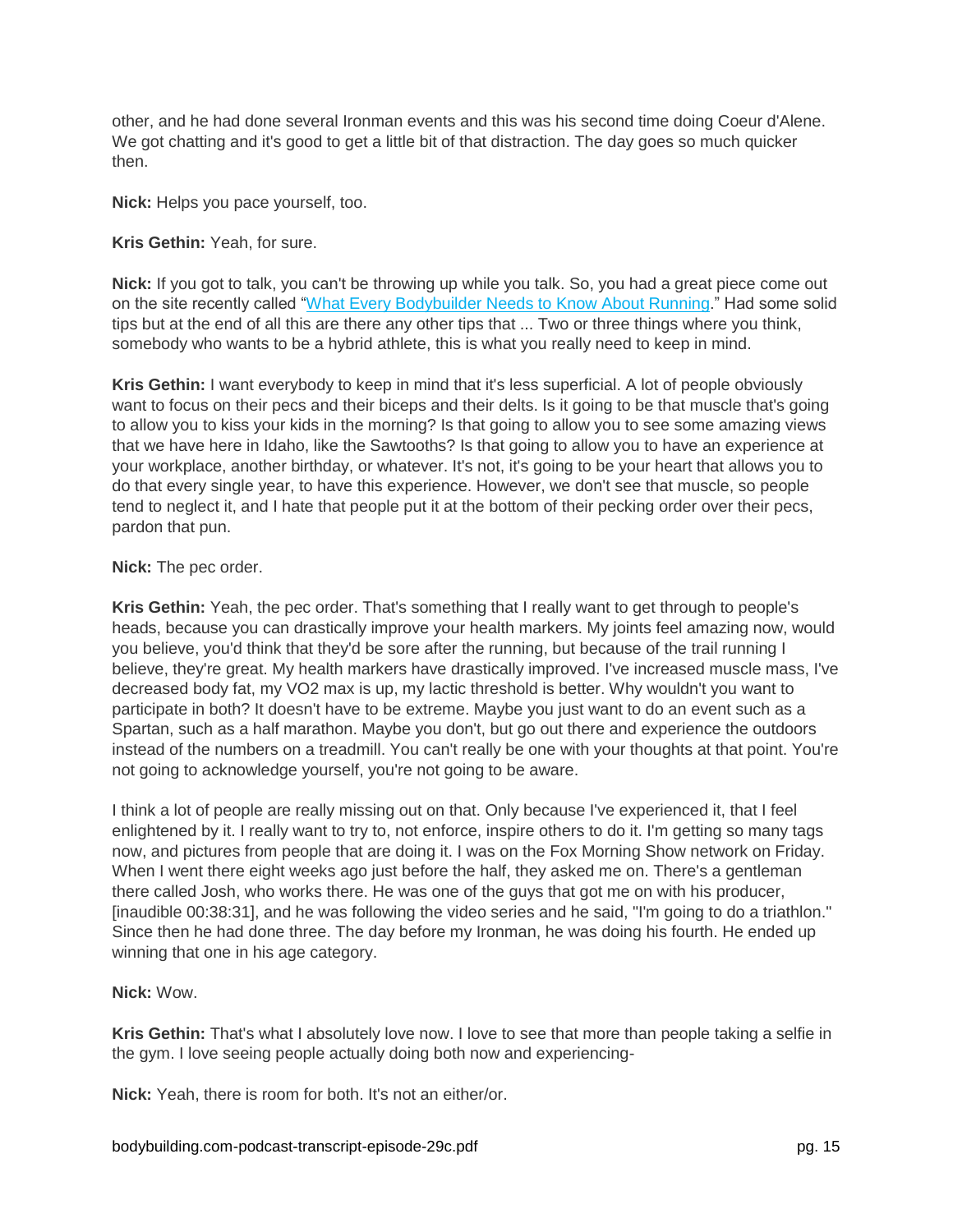**Kris Gethin:** Yeah, I'm not saying choose one or the other. I just want bodybuilders to understand that they can experience so much more, and be a bodybuilder. Because I tell you what, there's nothing ... I remember this clearly, doing the run, thinking, "Man, this is awesome. I can run a whole marathon being nearly 220 pounds, as a bodybuilder. How awesome is that?" Six months ago, forget it. Couldn't even do a mile. It felt awesome to actually be able to do that, and there's no way I want to let that go. Can you imagine? It's like building up a physique that you wanted and now you just let it go. You just can't do it.

**Nick:** It's been a great journey and a great story that we've certainly enjoyed-

**Heather:** It's definitely-

**Nick:** I know a lot of people have enjoyed watching. The Man of Iron series will continue all the way through the end of it. I don't know, I'm not sure quite when it's going to come out. We'll time it so that maybe a couple of weeks before the last episode.

**Kris Gethin:** The Ironman.

**Heather:** Do a little excerpt.

**Kris Gethin:** I'd say we're probably about six episodes away, yeah.

**Heather Eastman:** Yeah, we're pretty close.

**Nick:** Yeah, well thank you so much for coming and talking with us, it's been a great experience.

**Kris Gethin:** Thank you very much. I appreciate it.

**Nick Collias:** He'll always be here on Bodybuilding.com, this guy's not going anywhere.

**Kris Gethin:** I'll be back whenever you want me.